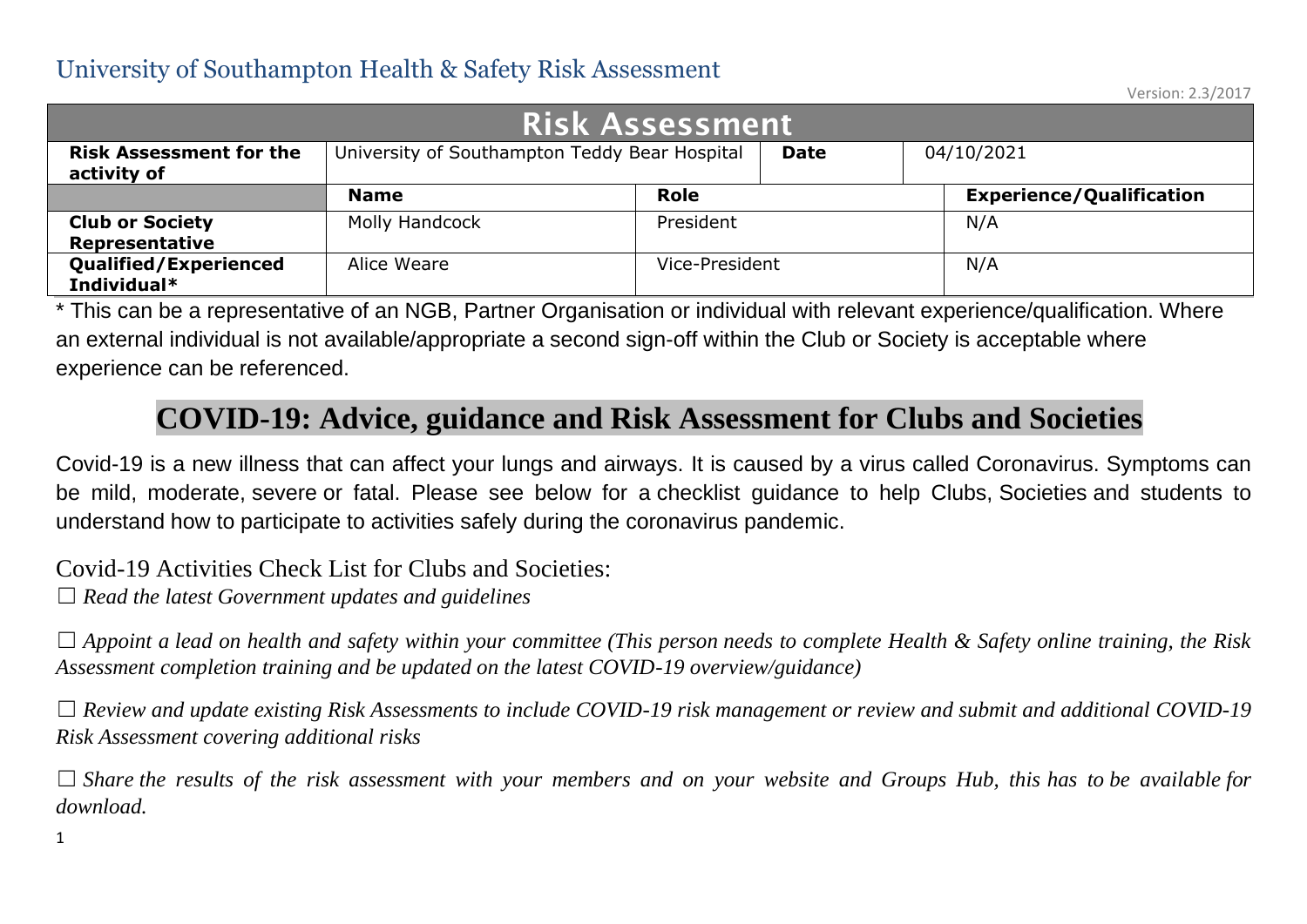☐*Check in advance if the facilities you want to use have reopened and their guidance for returning to activity*

☐ *Register any activities that your club is planning to organise on SUSU website at least 5 working days before the activity will take place*

☐ *Check the RA of any venue/location or facility where the Club or Society intend to hold the event and share guidance with members*

 $\Box$  *The activity can go ahead once you have received the confirmation from SUSU staff.* 

As a SUSU affiliated Club or Society, you must protect people from harm. This includes taking reasonable steps to protect your members and others from coronavirus. This risk assessment will help you manage risk and protect people. In this Risk Assessment we expect you to:

- Identify what activity or situations might cause transmission of the virus;
- Think about who could be at risk
- Decide how likely it is that someone could be exposed
- Act to remove the activity or situation, or if this isn't possible, control the risk.
- This is a draft copy of a generic Risk Assessment for dealing with the current Covid-19 situation. It is not likely to cover all scenarios and each Club or Society should consider their own unique circumstances.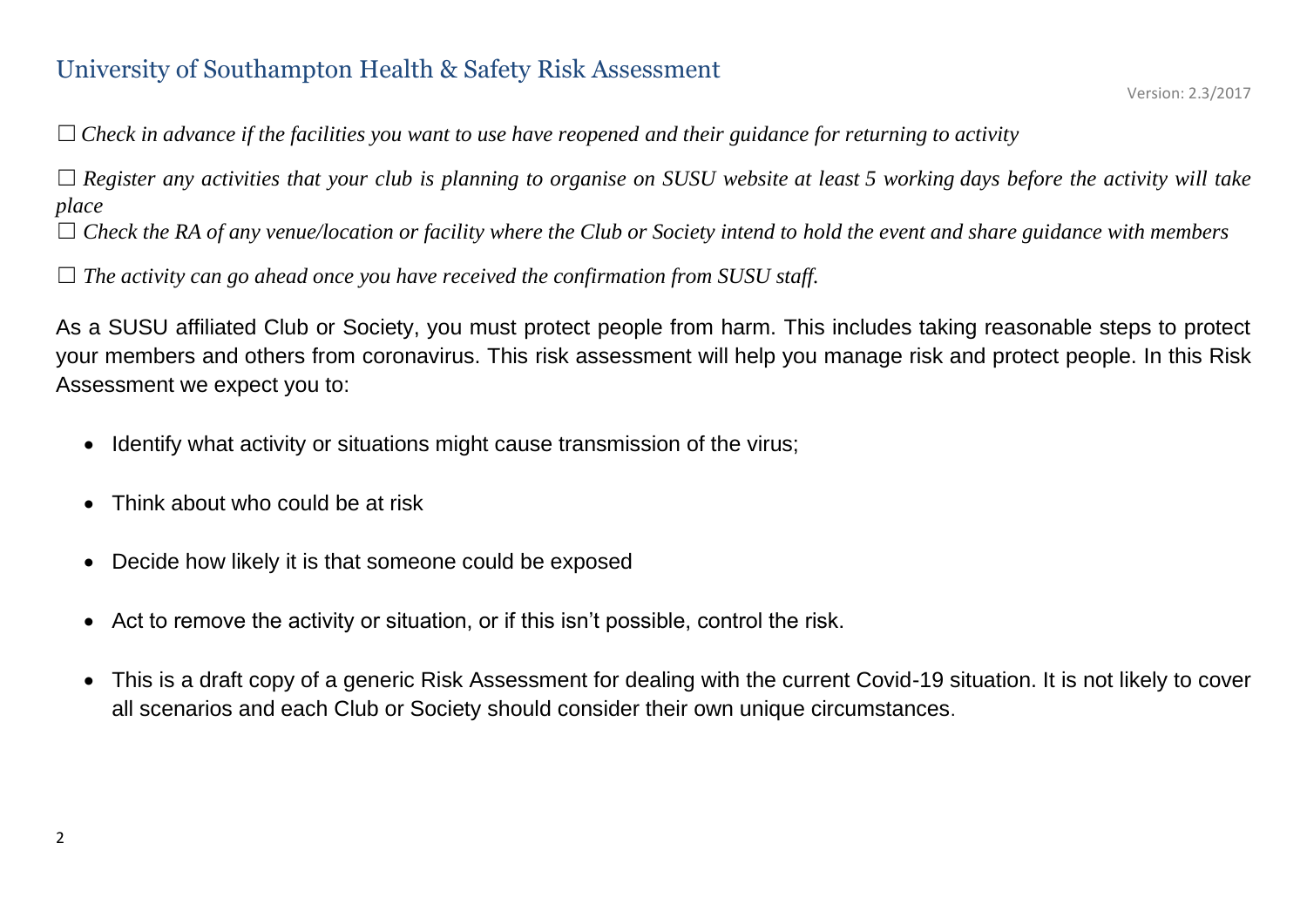| Hazard   | <b>Action</b>      | Who might be                                                                                                                                                                                                                      | <b>Inherent</b> |        |       |                                                                                                                                                                                                                                                                                                                                                                                                                                                                                                         |            | <b>Residual</b> |       | Further controls (use the risk |
|----------|--------------------|-----------------------------------------------------------------------------------------------------------------------------------------------------------------------------------------------------------------------------------|-----------------|--------|-------|---------------------------------------------------------------------------------------------------------------------------------------------------------------------------------------------------------------------------------------------------------------------------------------------------------------------------------------------------------------------------------------------------------------------------------------------------------------------------------------------------------|------------|-----------------|-------|--------------------------------|
|          |                    | harmed<br>(user; those nearby;<br>those in the vicinity;<br>members of the<br>public)                                                                                                                                             | Likelihood      | Impact | Score | <b>Control measures</b><br>(use the risk<br>hierarchy)                                                                                                                                                                                                                                                                                                                                                                                                                                                  | Likelihood | Impact          | Score | hierarchy)                     |
| Covid-19 | 1. Hand<br>washing | Clubs/Soc Members<br>Vulnerable groups -<br>Elderly, Pregnant<br>members, those with<br>existing underlying<br>health conditions<br>Anyone else who<br>physically comes in<br>contact with you in<br>relation to your<br>activity | 1.              | 5      | 5     | Providing hand sanitizer<br>$\bullet$<br>around the environment, in<br>addition to washrooms<br>Frequently cleaning and<br>$\bullet$<br>disinfecting objects and<br>surfaces that are touched<br>regularly, especially<br>equipment in-between use by<br>different people<br>Enhancing cleaning for busy<br>$\bullet$<br>areas<br>Setting clear use and cleaning<br>$\bullet$<br>guidance for toilets<br>Providing hand drying<br>$\bullet$<br>facilities - either paper towels<br>or electrical dryers |            | 3               | 3     |                                |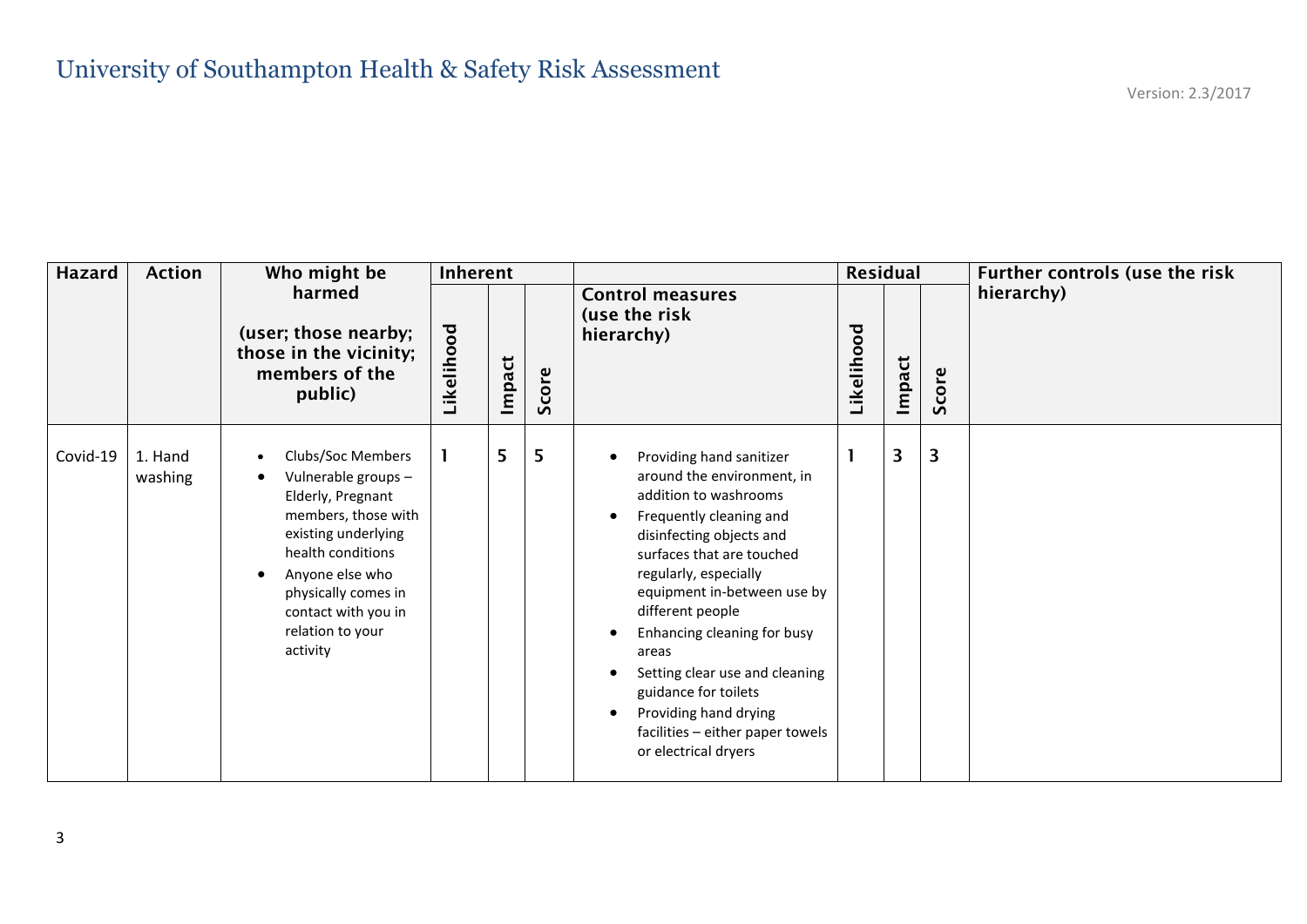| <b>Hazard</b> | <b>Action</b>                  | Who might be                                                                                                                                                                                                                                               | <b>Inherent</b>                     |                |           |                                                                                                                                                                                                                                                                                                                                                           | <b>Residual</b> |                         |          | Further controls (use the risk                                                                                                                                                                                                                                                                                                                                                          |
|---------------|--------------------------------|------------------------------------------------------------------------------------------------------------------------------------------------------------------------------------------------------------------------------------------------------------|-------------------------------------|----------------|-----------|-----------------------------------------------------------------------------------------------------------------------------------------------------------------------------------------------------------------------------------------------------------------------------------------------------------------------------------------------------------|-----------------|-------------------------|----------|-----------------------------------------------------------------------------------------------------------------------------------------------------------------------------------------------------------------------------------------------------------------------------------------------------------------------------------------------------------------------------------------|
|               |                                | harmed<br>(user; those nearby;<br>those in the vicinity;<br>members of the<br>public)                                                                                                                                                                      | $\overline{\mathsf{c}}$<br>Likeliho | Impact         | ဇ္<br>Sco | <b>Control measures</b><br>(use the risk<br>hierarchy)                                                                                                                                                                                                                                                                                                    | ठ<br>Likeliho   | Impact                  | ဇ္<br>Šŏ | hierarchy)                                                                                                                                                                                                                                                                                                                                                                              |
| Covid-19      | 2. Social<br><b>Distancing</b> | Club/Socs Members<br>$\bullet$<br>Vulnerable groups-<br>$\bullet$<br>Elderly, Pregnant<br>members, those with<br>existing underlying<br>health conditions<br>Anyone else who<br>physically comes in<br>contact with you in<br>relation to your<br>activity | $\overline{2}$                      | 5 <sup>5</sup> | 10        | Social Distancing - Reducing the<br>number of persons in<br>any activity area to comply with<br>the 2-metre gap recommended by<br>the Public Health Agency<br>https://www.publichealth.hscni.ne<br>t/news/covid-19-coronavirus<br>https://www.gov.uk/government/<br>publications/covid-19-guidance-on-<br>social-distancing-and-for-<br>vulnerable-people | $\overline{2}$  | $\overline{\mathbf{3}}$ | 6        | Putting up signs to remind members<br>and visitors of social distancing<br>guidance<br>Avoiding sharing workstations and<br>$\bullet$<br>equipment<br>Using floor tape or paint to mark<br>areas to help people keep to a 2m<br>distance<br>Arranging one-way traffic through the<br>location if possible<br>Switching to members engaging by<br>appointment only / ticketed activities |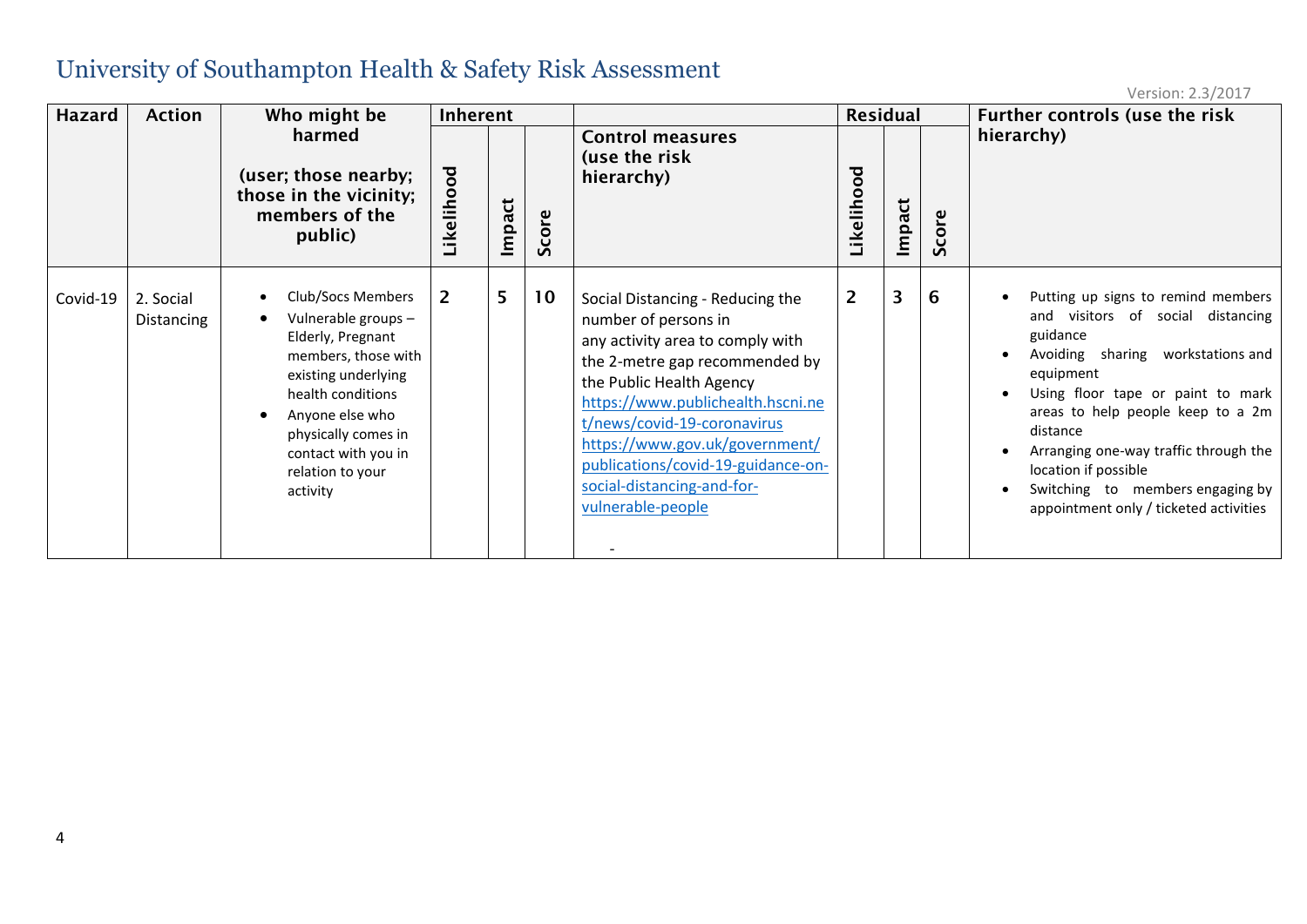| Hazard   | <b>Action</b>                                                                                 | Who might be                                                                                                                                                                                                                      | Inherent                |        |       |                                                                                                                                                                                |                | <b>Residual</b> |           | Further controls (use the risk                                                                                                                                                                                                                                                                                                                                                                                                                                                                                                                                                                                                 |
|----------|-----------------------------------------------------------------------------------------------|-----------------------------------------------------------------------------------------------------------------------------------------------------------------------------------------------------------------------------------|-------------------------|--------|-------|--------------------------------------------------------------------------------------------------------------------------------------------------------------------------------|----------------|-----------------|-----------|--------------------------------------------------------------------------------------------------------------------------------------------------------------------------------------------------------------------------------------------------------------------------------------------------------------------------------------------------------------------------------------------------------------------------------------------------------------------------------------------------------------------------------------------------------------------------------------------------------------------------------|
|          |                                                                                               | harmed<br>(user; those nearby;<br>those in the vicinity;<br>members of the<br>public)                                                                                                                                             | Likelihood              | Impact | Score | <b>Control measures</b><br>(use the risk<br>hierarchy)                                                                                                                         | ъo<br>Likeliho | Impact          | core<br>Ū | hierarchy)                                                                                                                                                                                                                                                                                                                                                                                                                                                                                                                                                                                                                     |
| Covid-19 | 3. Social<br>Distancing<br>- Where<br>people are<br>unable to<br>keep<br>required<br>distance | Club/Socs Members<br>Vulnerable groups -<br>Elderly, Pregnant<br>members, those with<br>existing underlying<br>health conditions<br>Anyone else who<br>physically comes in<br>contact with you in<br>relation to your<br>activity | $\overline{\mathbf{3}}$ | 5      | 15    | People should keep a distance of "one<br>metre plus" this means staying a<br>minimum of one metre apart, while<br>observing precautions to reduce the<br>risk of transmission. | $\overline{2}$ | 5               | 10        | Where it's not possible for people to<br>2m apart, you should do<br>be<br>everything practical to manage the<br>transmission risk by:<br>Considering whether an activity<br>$\bullet$<br>needs to continue for the Club/Socs<br>to operate<br>Keeping the activity time involved as<br>short as possible<br>Using screens or barriers to separate<br>$\bullet$<br>people from each other<br>Using back-to-back or side-to-side<br>sitting whenever possible<br>Staggering arrival and departure<br>times<br>Reducing the number of people each<br>$\bullet$<br>person has contact with by using<br>'fixed teams or partnering' |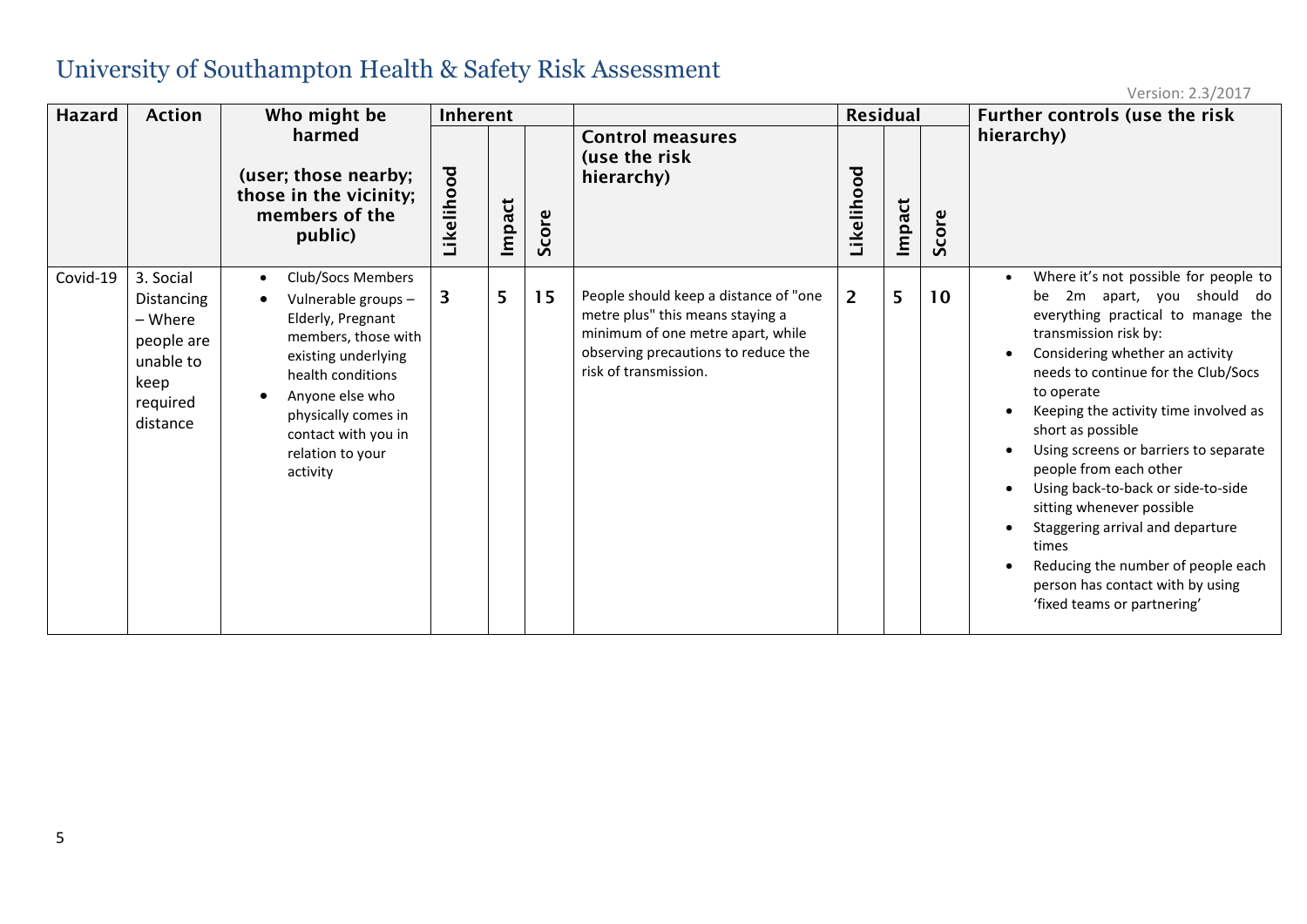| <b>Hazard</b> | <b>Action</b>                                | Who might be                                                                                                                                                                                                                           | Inherent                            |        |           |                                                                                                                                                                                                                                                                                                                                                                 | <b>Residual</b> |        |           | Further controls (use the risk |
|---------------|----------------------------------------------|----------------------------------------------------------------------------------------------------------------------------------------------------------------------------------------------------------------------------------------|-------------------------------------|--------|-----------|-----------------------------------------------------------------------------------------------------------------------------------------------------------------------------------------------------------------------------------------------------------------------------------------------------------------------------------------------------------------|-----------------|--------|-----------|--------------------------------|
|               |                                              | harmed<br>(user; those nearby;<br>those in the vicinity;<br>members of the<br>public)                                                                                                                                                  | $\overline{\mathsf{c}}$<br>Likeliho | Impact | ဇ္<br>Sco | <b>Control measures</b><br>(use the risk<br>hierarchy)                                                                                                                                                                                                                                                                                                          | Likelihood      | Impact | ၟၑ<br>Sco | hierarchy)                     |
| Covid-19      | 4.<br>Movement<br>around<br><b>Buildings</b> | Club/Socs Members<br>٠<br>Vulnerable groups -<br>Elderly, Pregnant<br>members, those with<br>existing underlying<br>health conditions<br>Anyone else who<br>physically comes in<br>contact with you in<br>relation to your<br>activity | 3                                   | 5      | 15        | Reducing movement by<br>discouraging non-essential<br>trips within buildings and<br>sites.<br>Reducing task rotation and<br>equipment rotation, for<br>example, single tasks for the<br>activity.<br>Reducing the number of<br>people in attendance at site<br>inductions and consider<br>holding them outdoors<br>wherever possible with social<br>distancing. | $\overline{2}$  | 3      | 6         |                                |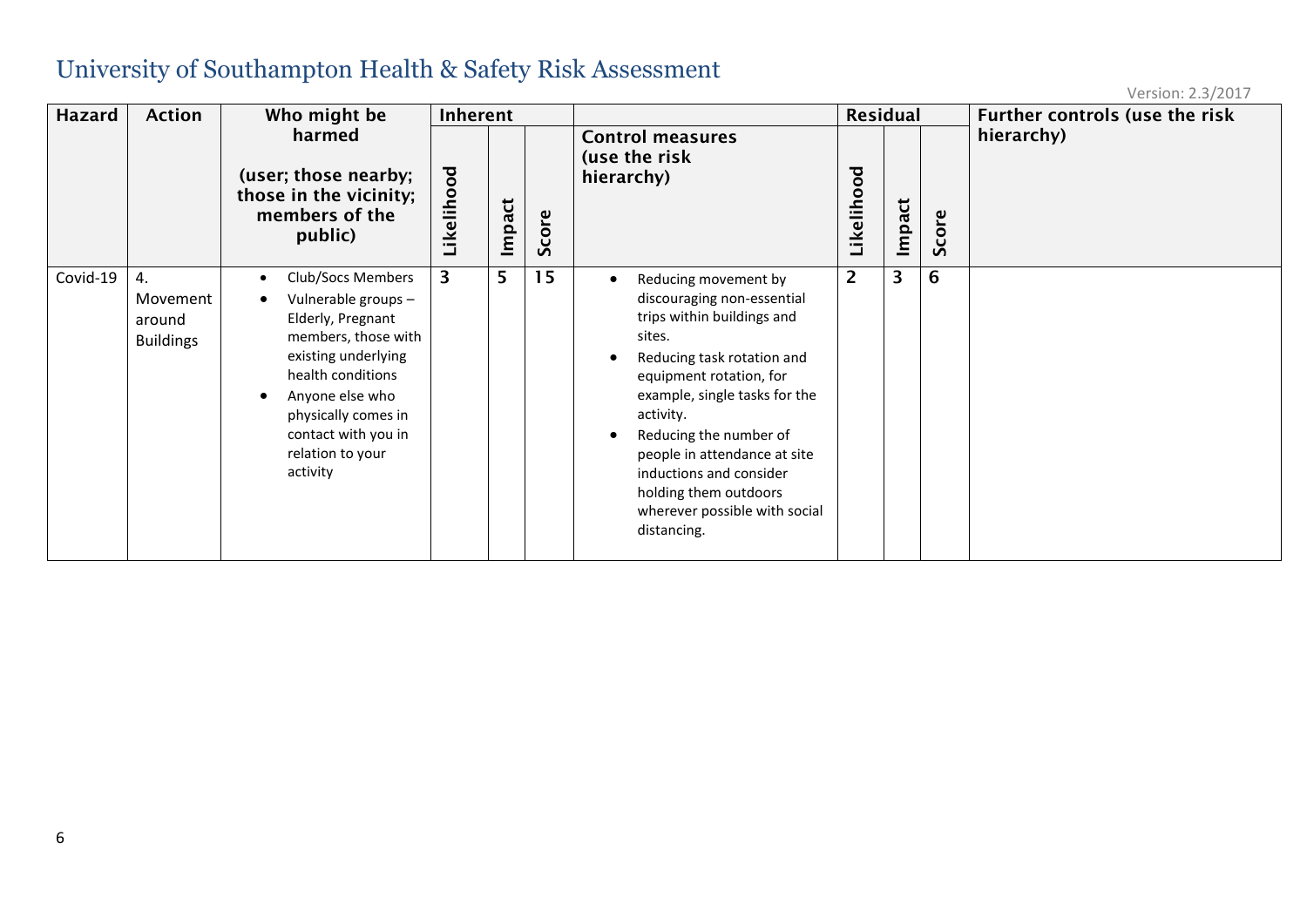| <b>Hazard</b> | <b>Action</b>                                                                                | Who might be                                                                                                                                                                                                                                   | Inherent   |        |       |                                                                                                                                                                                                                                                                                                                                                                                                                                                                                                                                                              |            | <b>Residual</b> |       | Further controls (use the risk |
|---------------|----------------------------------------------------------------------------------------------|------------------------------------------------------------------------------------------------------------------------------------------------------------------------------------------------------------------------------------------------|------------|--------|-------|--------------------------------------------------------------------------------------------------------------------------------------------------------------------------------------------------------------------------------------------------------------------------------------------------------------------------------------------------------------------------------------------------------------------------------------------------------------------------------------------------------------------------------------------------------------|------------|-----------------|-------|--------------------------------|
|               |                                                                                              | harmed<br>(user; those nearby;<br>those in the vicinity;<br>members of the<br>public)                                                                                                                                                          | Likelihood | Impact | Score | <b>Control measures</b><br>(use the risk<br>hierarchy)                                                                                                                                                                                                                                                                                                                                                                                                                                                                                                       | Likelihood | Impact          | Score | hierarchy)                     |
| Covid-19      | 5. Explain<br>the<br>changes<br>you are<br>planning<br>to make<br>your<br>activity<br>Safely | Club/Socs Members<br>Vulnerable groups -<br>$\bullet$<br>Elderly, Pregnant<br>members, those with<br>existing underlying<br>health conditions<br>Anyone else who<br>physically comes in<br>contact with you in<br>relation to your<br>activity |            |        |       | Ensure the RA is uploaded on<br>Groups Hub and request your<br>members download and read<br>it.<br>Use your social media and<br>Club/Society communication<br>channel to make all the<br>members aware about the<br>changes in your activities and<br>encourage the to take all the<br>precautions.<br>Ensure every activity starts<br>with a reminder of key<br>COVID-19 precautions and<br>how to maintain them<br>participants<br>Ensure<br>are<br>aware of the consequences<br>not complying<br>with<br>of<br>guidance (i.e. exclusion from<br>activity) |            |                 |       |                                |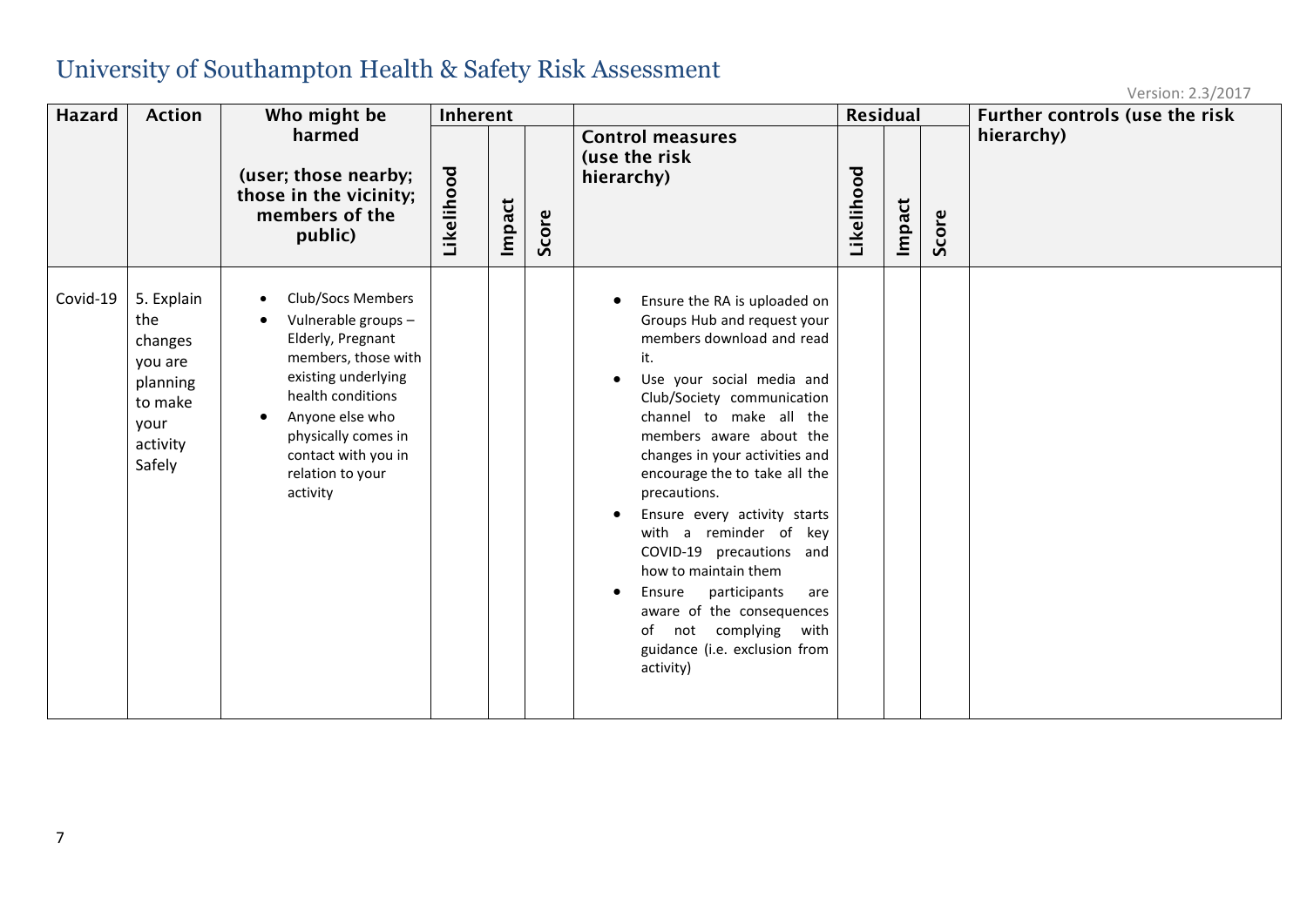| Hazard   | <b>Action</b>                                                                           | Who might be                                                                                                                                                                                                                      | Inherent           |        |       |                                                                                                                                                                                                                                                                                                                                                                                                                                                                         | <b>Residual</b> |        |       | Further controls (use the risk |
|----------|-----------------------------------------------------------------------------------------|-----------------------------------------------------------------------------------------------------------------------------------------------------------------------------------------------------------------------------------|--------------------|--------|-------|-------------------------------------------------------------------------------------------------------------------------------------------------------------------------------------------------------------------------------------------------------------------------------------------------------------------------------------------------------------------------------------------------------------------------------------------------------------------------|-----------------|--------|-------|--------------------------------|
|          |                                                                                         | harmed<br>(user; those nearby;<br>those in the vicinity;<br>members of the<br>public)                                                                                                                                             | უ<br>ბ<br>Likeliho | Impact | Score | <b>Control measures</b><br>(use the risk<br>hierarchy)                                                                                                                                                                                                                                                                                                                                                                                                                  | Likelihood      | Impact | Score | hierarchy)                     |
| Covid-19 | 6.<br>Protecting<br>people<br>who are at<br>higher risk<br>You should<br>think<br>about | Club/Socs Members<br>Vulnerable groups -<br>Elderly, Pregnant<br>members, those with<br>existing underlying<br>health conditions<br>Anyone else who<br>physically comes in<br>contact with you in<br>relation to your<br>activity | 4                  | 5      | 20    | Ask members to clarify if they<br>specific<br>health<br>any<br>have<br>conditions which may put them in<br>the 'at risk' category<br>Planning for people who are<br>unable to engage in person<br>Provide<br>meaningful<br>alternative activity for those who<br>are shielding<br>members<br><b>Helping</b><br>at<br>increased risk to engage from<br>home, either in their current role<br>or an alternative role<br>Planning for members who<br>need to self-isolate. | $\overline{2}$  | 5      | 10    |                                |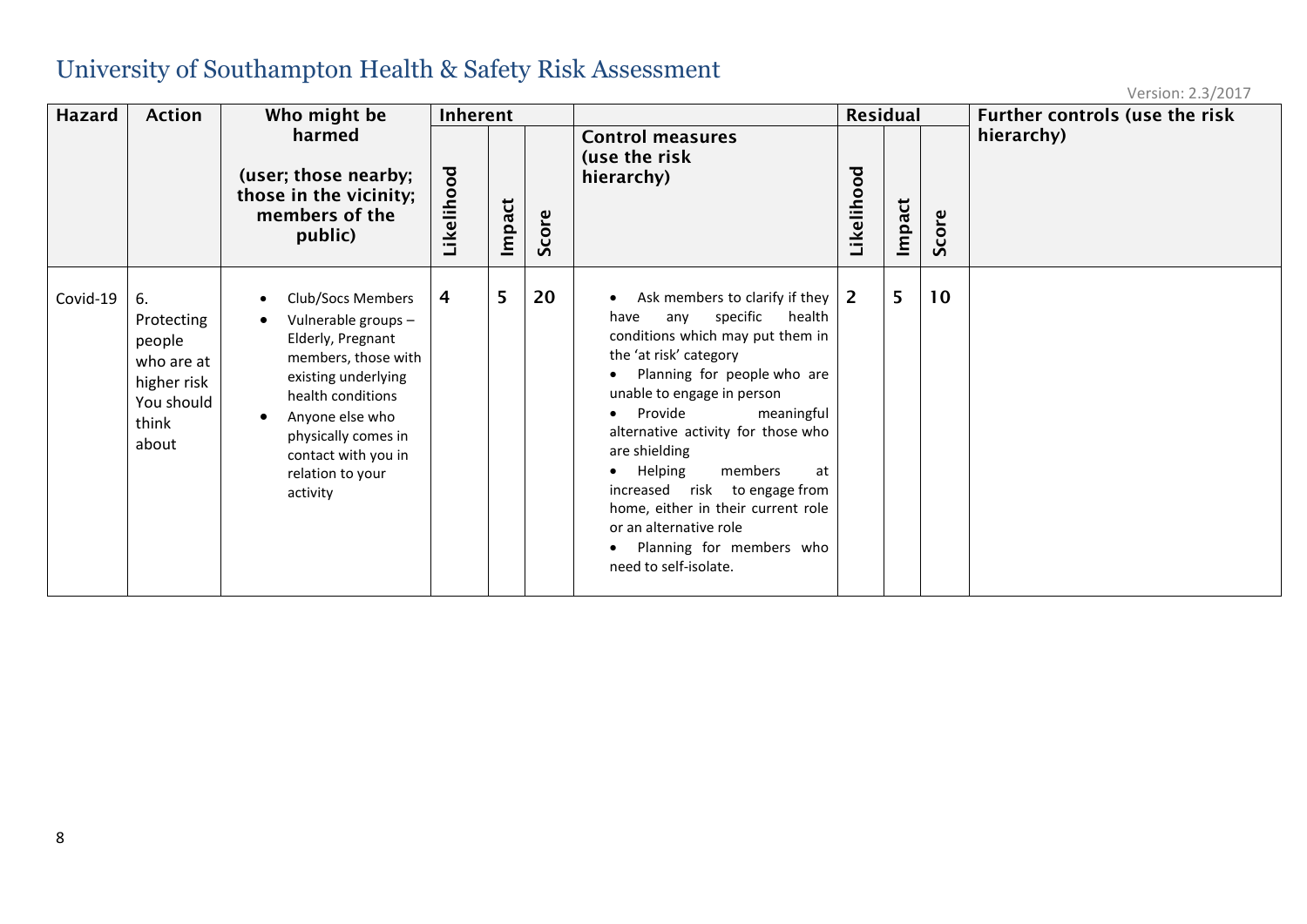| <b>Hazard</b> | <b>Action</b>                     | Who might be                                                                                                                                                                                                                                  | Inherent   |        |       |                                                                                                                                                                                                                                                                                                                                                                                                                                                                                                                                                                                                                                                                                                                                                                            | <b>Residual</b> |        |       | Further controls (use the risk                                                                                                                                                                                                                                                                                                                                                                                                              |
|---------------|-----------------------------------|-----------------------------------------------------------------------------------------------------------------------------------------------------------------------------------------------------------------------------------------------|------------|--------|-------|----------------------------------------------------------------------------------------------------------------------------------------------------------------------------------------------------------------------------------------------------------------------------------------------------------------------------------------------------------------------------------------------------------------------------------------------------------------------------------------------------------------------------------------------------------------------------------------------------------------------------------------------------------------------------------------------------------------------------------------------------------------------------|-----------------|--------|-------|---------------------------------------------------------------------------------------------------------------------------------------------------------------------------------------------------------------------------------------------------------------------------------------------------------------------------------------------------------------------------------------------------------------------------------------------|
|               |                                   | harmed<br>(user; those nearby;<br>those in the vicinity;<br>members of the<br>public)                                                                                                                                                         | Likelihood | Impact | Score | <b>Control measures</b><br>(use the risk<br>hierarchy)                                                                                                                                                                                                                                                                                                                                                                                                                                                                                                                                                                                                                                                                                                                     | Likelihood      | Impact | Score | hierarchy)                                                                                                                                                                                                                                                                                                                                                                                                                                  |
| Covid-19      | 7.<br>Symptoms<br>of Covid-<br>19 | Club/Soc Members<br>Vulnerable groups -<br>Elderly, Pregnant<br>members, those with<br>existing underlying<br>health conditions<br>Anyone else who<br>$\bullet$<br>physically comes in<br>contact with you in<br>relation to your<br>activity | 4          | 5      | 20    | If member becomes unwell<br>$\bullet$<br>with a new continuous cough<br>or s high temperature they<br>will be sent home and advised<br>to follow the stay at home<br>guidance.<br><b>Committee Members will</b><br>$\bullet$<br>maintain regular contact with<br>members during this time.<br>If advised that a member has<br>$\bullet$<br>developed Covid-19 and that<br>they were recently in contact<br>with member,<br>the Club/Socs committee will<br>contact SUSU Activities Team<br>and will encourage the person<br>to contact Public Health<br>England to discuss the case,<br>identify people who have<br>been in contact with them<br>and will take advice on any<br>actions or precautions that<br>should be<br>taken. https://www.publichea<br>Ith.hscni.net/ | 3               | 5      | 15    | Planning for people who are unable<br>$\bullet$<br>to engage in person<br>Provide<br>meaningful<br>alternative<br>activity for those who have someone<br>shielding in their household<br>Helping members at increased risk<br>to engage from home, either in their<br>current role or an alternative role<br>Offering people the safest available<br>$\bullet$<br>roles in an activity<br>Planning for members who need to<br>self-isolate. |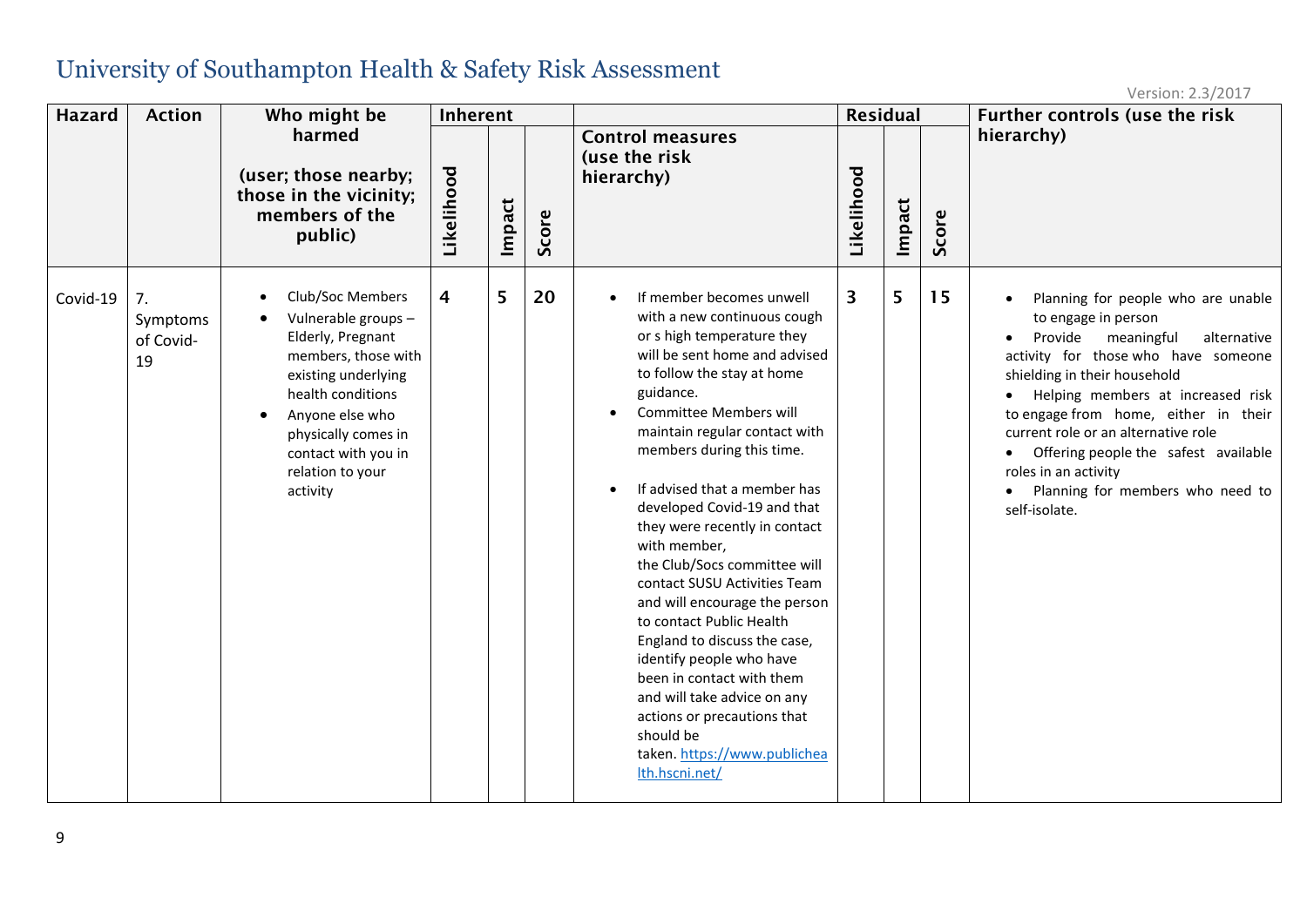| <b>Hazard</b> | <b>Action</b>        | Who might be                                                                                                                                                                                                                     | Inherent   |        |       |                                                                                                                                                                                                                                                                                                                                                                                                                                                                                                                                                                                                                                                                                                                                   | <b>Residual</b> |        |       | Further controls (use the risk                                                                                                                                                                                                                                                                                                                                                                                                                                       |
|---------------|----------------------|----------------------------------------------------------------------------------------------------------------------------------------------------------------------------------------------------------------------------------|------------|--------|-------|-----------------------------------------------------------------------------------------------------------------------------------------------------------------------------------------------------------------------------------------------------------------------------------------------------------------------------------------------------------------------------------------------------------------------------------------------------------------------------------------------------------------------------------------------------------------------------------------------------------------------------------------------------------------------------------------------------------------------------------|-----------------|--------|-------|----------------------------------------------------------------------------------------------------------------------------------------------------------------------------------------------------------------------------------------------------------------------------------------------------------------------------------------------------------------------------------------------------------------------------------------------------------------------|
|               |                      | harmed<br>(user; those nearby;<br>those in the vicinity;<br>members of the<br>public)                                                                                                                                            | Likelihood | Impact | Score | <b>Control measures</b><br>(use the risk<br>hierarchy)                                                                                                                                                                                                                                                                                                                                                                                                                                                                                                                                                                                                                                                                            | Likelihood      | Impact | Score | hierarchy)                                                                                                                                                                                                                                                                                                                                                                                                                                                           |
| Covid-19      | 8. Face<br>coverings | Club/Soc Members<br>Vulnerable groups -<br>Elderly, Pregnant<br>members, those with<br>existing underlying<br>health conditions<br>Anyone else who<br>physically comes in<br>contact with you in<br>relation to your<br>activity |            |        |       | Public Health guidance on the use of<br>PPE (personal protective<br>equipment) to protect against COVID-<br>19 relates to health care settings. In all<br>other settings individuals are asked to<br>observe social distancing measures<br>and practice good hand hygiene<br>behaviours<br>Where PPE is a requirement for risks<br>associated with the work undertaken<br>the following measures will be<br>followed-<br>Tight-fitting respirators (such as<br>disposable FFP3 masks and reusable<br>half masks) rely on having a good seal<br>with the wearer's face. A face fit test<br>will be carried out to ensure the<br>respiratory protective equipment<br>(RPE) can protect the wearer.<br>Wearers must be clean shaven. |                 |        |       | Planning for people working and<br>support the club/Soc at home who<br>have someone shielding in their<br>household; helping members at<br>increased risk to work from home,<br>either in their current role or an<br>alternative role;<br>Face coverings that cannot be<br>adequately disinfected (e.g.<br>disposable half masks) should not be<br>used by more than one individual.<br>Reference https://www.hse.gov.uk/news/face<br>-mask-ppe-rpe-coronavirus.htm |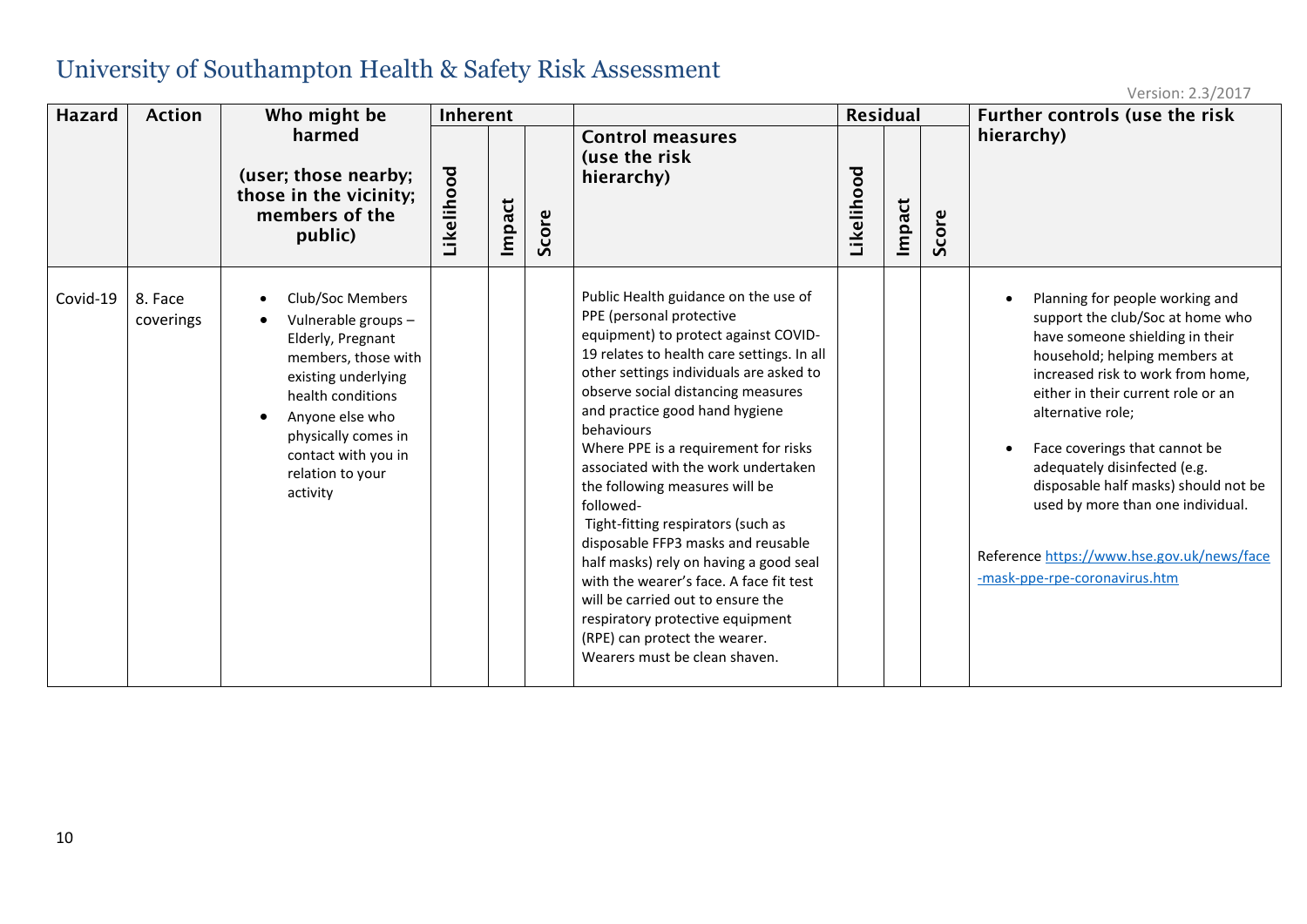| <b>Hazard</b> | <b>Action</b>            | Who might be                                                                                                                                                                                                                                          | Inherent   |        |       |                                                                                                                                                                                                                                                                                                                                                                                  | <b>Residual</b> |        |       | Further controls (use the risk                                                                                                                                                                                                                                                                                                                                                                   |
|---------------|--------------------------|-------------------------------------------------------------------------------------------------------------------------------------------------------------------------------------------------------------------------------------------------------|------------|--------|-------|----------------------------------------------------------------------------------------------------------------------------------------------------------------------------------------------------------------------------------------------------------------------------------------------------------------------------------------------------------------------------------|-----------------|--------|-------|--------------------------------------------------------------------------------------------------------------------------------------------------------------------------------------------------------------------------------------------------------------------------------------------------------------------------------------------------------------------------------------------------|
|               |                          | harmed<br>(user; those nearby;<br>those in the vicinity;<br>members of the<br>public)                                                                                                                                                                 | Likelihood | Impact | Score | <b>Control measures</b><br>(use the risk<br>hierarchy)                                                                                                                                                                                                                                                                                                                           | Likelihood      | Impact | Score | hierarchy)                                                                                                                                                                                                                                                                                                                                                                                       |
| Covid-19      | 9. Mental<br>Health      | Club/Soc Members<br>Vulnerable groups-<br>Elderly, Pregnant<br>members, those with<br>existing underlying<br>health conditions<br>Anyone else who<br>$\bullet$<br>physically comes in<br>contact with you in<br>relation to your<br>activity          | 3          | 5      | 15    | Committee members will<br>$\bullet$<br>promote mental health &<br>wellbeing awareness to<br>members during the<br>Coronavirus outbreak and will<br>offer whatever support<br>through training such as WIDE<br>Committee to share relevant<br>$\bullet$<br>support services to members<br>i.e. Student Services, Security,<br>Enabling Team, Advice<br>Centre, Emergency Services | $\overline{2}$  | 4      | 8     | Regular communication of mental<br>$\bullet$<br>health information and SUSU policies<br>for those who need additional<br>support.                                                                                                                                                                                                                                                                |
| Covid-19      | 10. Sharing<br>equipment | <b>Club/Socs Members</b><br>$\bullet$<br>Vulnerable groups -<br>Elderly, Pregnant<br>members, those with<br>existing underlying<br>health conditions<br>Anyone else who<br>physically comes in<br>contact with you in<br>relation to your<br>activity |            |        |       | We expect you to follow<br>$\bullet$<br>sensible precautions and<br>clean in between users, and<br>to follow COVID-19 Secure<br>guidelines<br>Full sanitisation will be done in<br>between sessions, with quick wipe<br>downs done regularly throughout the<br>sessions. Antibac spray, wipes and<br>hand sanitiser will be provided for all<br>members to use.                  |                 |        |       | Where possible we recommend that<br>$\bullet$<br>you limit sharing of equipment, for<br>example you should use your own<br>tennis racquet, golf club or<br>basketball, but if you do, practise<br>strict hand hygiene.<br>If you are sharing equipment,<br>$\bullet$<br>including balls, you should wash your<br>hands thoroughly before and after<br>use, as well as all the equipment<br>used. |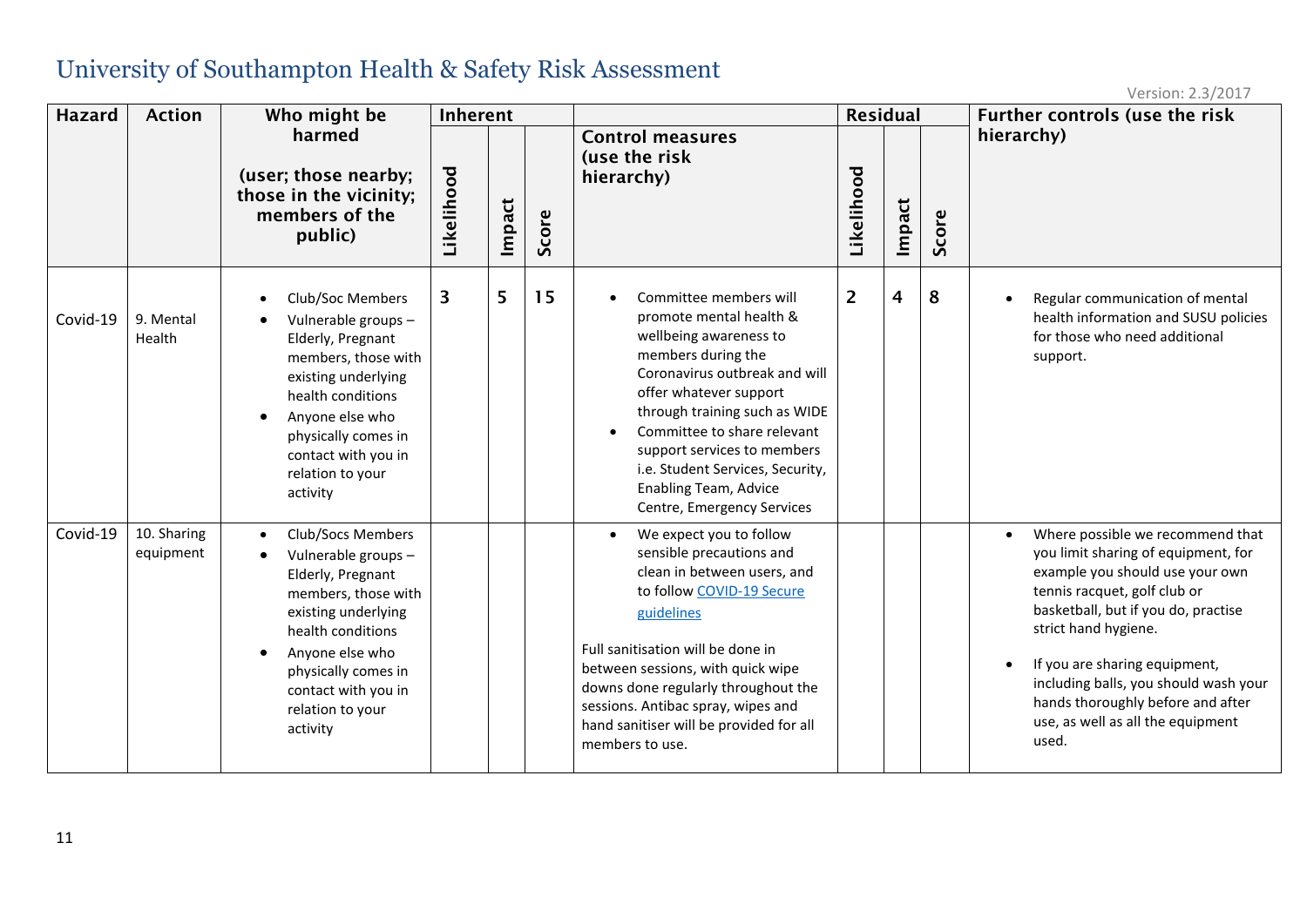Version: 2.3/2017

| <b>Hazard</b> | <b>Action</b>                                                                         | Who might be | Inherent   |        |       |                                                        | Residual           |        |       | Further controls (use the risk |
|---------------|---------------------------------------------------------------------------------------|--------------|------------|--------|-------|--------------------------------------------------------|--------------------|--------|-------|--------------------------------|
|               | harmed<br>(user; those nearby;<br>those in the vicinity;<br>members of the<br>public) |              | Likelihood | Impact | Score | <b>Control measures</b><br>(use the risk<br>hierarchy) | hood<br>≡<br>Likel | Impact | Score | hierarchy)                     |
|               |                                                                                       |              |            |        |       |                                                        |                    |        |       |                                |
|               |                                                                                       |              |            |        |       |                                                        |                    |        |       |                                |

*PART B – Action Plan*

# Risk Assessment Action Plan

| Part | Action to be taken, incl. Cost     | By whom      | <b>Target</b> | <b>Review</b> | Outcome at review date |
|------|------------------------------------|--------------|---------------|---------------|------------------------|
| no.  |                                    |              | date          | date          |                        |
|      | Purchase hand sanitiser for use of | President or | 08/10/21      | /10/21<br>11  |                        |
|      | volunteers.                        | equipment    |               |               |                        |
|      |                                    | officer      |               |               |                        |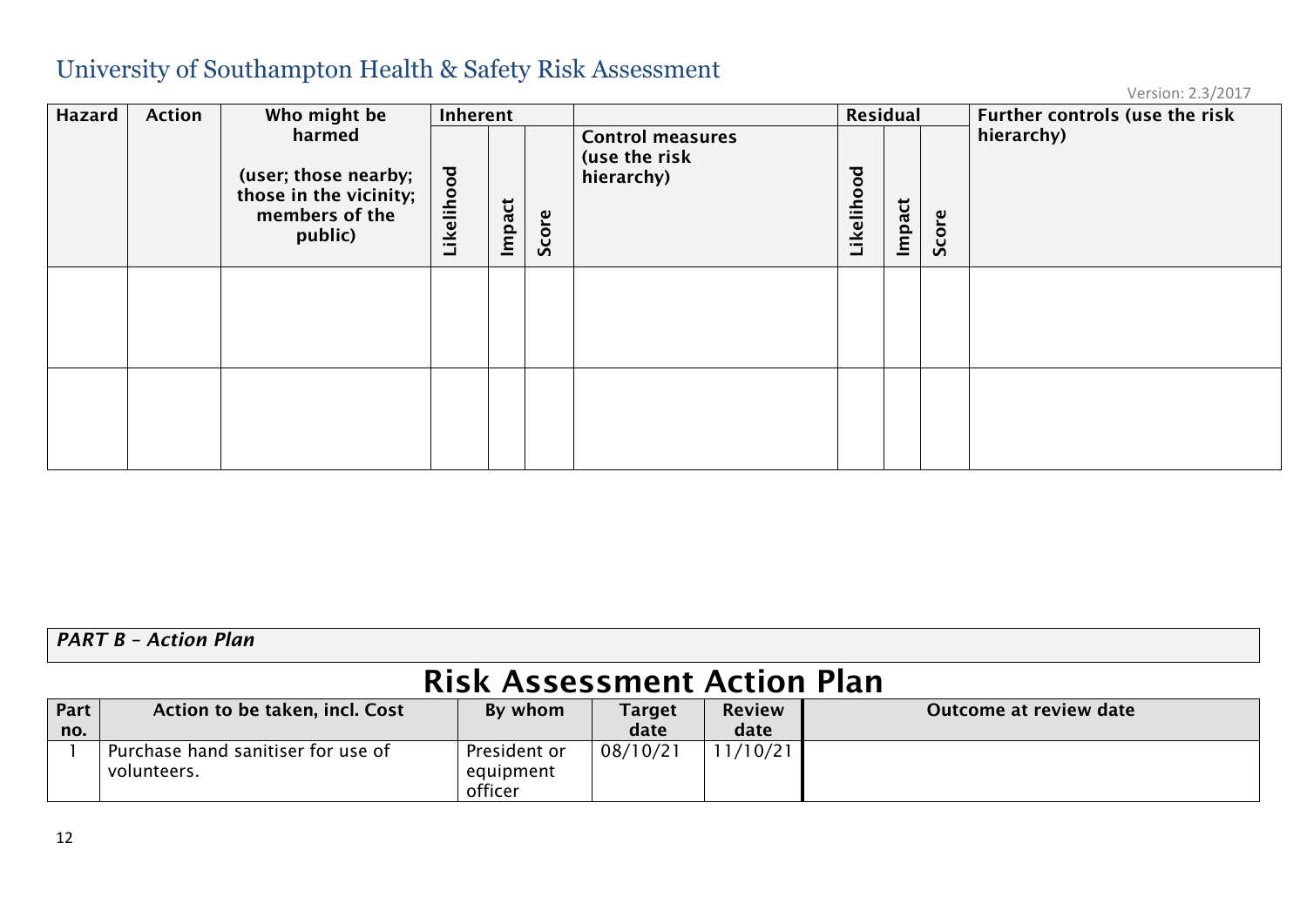| $\overline{2}$                                      | Purchase PPE (face masks, gloves, visors)<br>for use of volunteers.                         | President or<br>equipment<br>officer          | 15/10/21   | 20/10/21            |                                 |
|-----------------------------------------------------|---------------------------------------------------------------------------------------------|-----------------------------------------------|------------|---------------------|---------------------------------|
| $\overline{3}$                                      | Doing risk assessment of volunteers and<br>providing guidance for high-risk<br>individuals. | President                                     | 18/10/21   | 30/10/21            |                                 |
| $\overline{4}$                                      | Creating expectation document and<br>send to schools to be visited.                         | President or<br><b>Schools</b><br>Coordinator | 15/10/21   | 18/10/21            |                                 |
| 5                                                   | Providing support for mental health.                                                        | Welfare rep                                   | Continuous | 01/11/21            |                                 |
| 6                                                   |                                                                                             |                                               |            |                     |                                 |
| $\overline{7}$                                      |                                                                                             |                                               |            |                     |                                 |
| 8                                                   |                                                                                             |                                               |            |                     |                                 |
| 9                                                   |                                                                                             |                                               |            |                     |                                 |
| 10                                                  |                                                                                             |                                               |            |                     |                                 |
| 11                                                  |                                                                                             |                                               |            |                     |                                 |
| 12                                                  |                                                                                             |                                               |            |                     |                                 |
| Responsible Committee member signature:<br>Handcale |                                                                                             |                                               |            |                     | Responsible Assessor signature: |
| Date: 04/10/2021<br>Print name: M Handcock          |                                                                                             |                                               |            | Print name:<br>Date |                                 |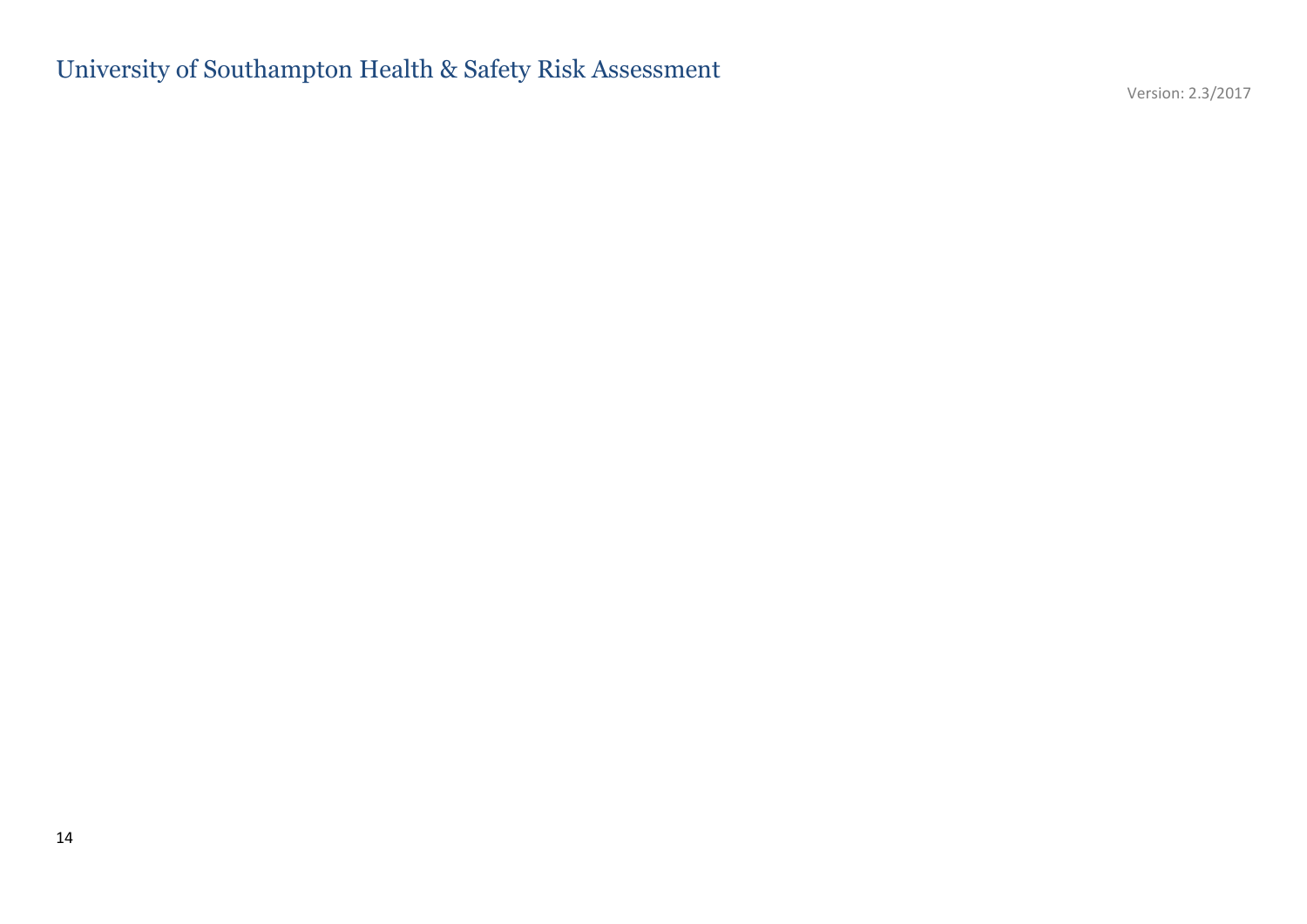#### **Assessment Guidance**

| Eliminate            | Remove the hazard wherever possible which<br>negates the need for further controls | If this is not possible then explain why       |  |  |
|----------------------|------------------------------------------------------------------------------------|------------------------------------------------|--|--|
| 2. Substitute        | Replace the hazard with one less hazardous                                         | If not possible then explain why               |  |  |
| 3. Physical controls | Examples: enclosure, fume cupboard, glove<br>box                                   | Likely to still require admin controls as well |  |  |
| 4. Admin controls    | Examples: training, supervision, signage                                           |                                                |  |  |
| Personal protection  | Examples: respirators, safety specs, gloves                                        | Last resort as it only protects the individual |  |  |



#### Risk process

- 1. Identify the impact and likelihood using the tables above.
- 2. Identify the risk rating by multiplying the Impact by the likelihood using the coloured matrix.
- 3. If the risk is amber or red identify control measures to reduce the risk to as low as is reasonably practicable.
- 4. If the residual risk is green, additional controls are not necessary.
- 5. If the residual risk is amber the activity can continue but you must identify and implement further controls to reduce the risk to as low as reasonably practicable.
- 6. If the residual risk is red do not continue with the activity until additional controls have been implemented and the risk is reduced.
- 7. Control measures should follow the risk hierarchy, where appropriate as per the pyramid above.
- 8. The cost of implementing control measures can be taken into account but should be proportional to the risk i.e. a control to reduce low risk may not need to be carried out if the cost is high but a control to manage high risk means that even at high cost the control would be necessary.

| Likelihood |                                            |  |
|------------|--------------------------------------------|--|
|            |                                            |  |
|            | Rare e.g. 1 in 100,000 chance or higher    |  |
| ຳ          | Unlikely e.g. 1 in 10,000 chance or higher |  |
| 3          | Possible e.g. 1 in 1,000 chance or higher  |  |
|            | Likely e.g. 1 in 100 chance or higher      |  |
|            | Very Likely e.g. 1 in 10 chance or higher  |  |

| Impact        |                            | Health & Safety                                                                                                             |  |
|---------------|----------------------------|-----------------------------------------------------------------------------------------------------------------------------|--|
|               | Trivial -<br>insignificant | Very minor injuries e.g. slight<br>bruising                                                                                 |  |
| $\mathcal{P}$ | Minor                      | Injuries or illness e.g. small cut or<br>abrasion which require basic first<br>aid treatment even in self-<br>administered. |  |
|               | Moderate                   | Injuries or illness e.g. strain or<br>sprain requiring first aid or medical<br>support.                                     |  |